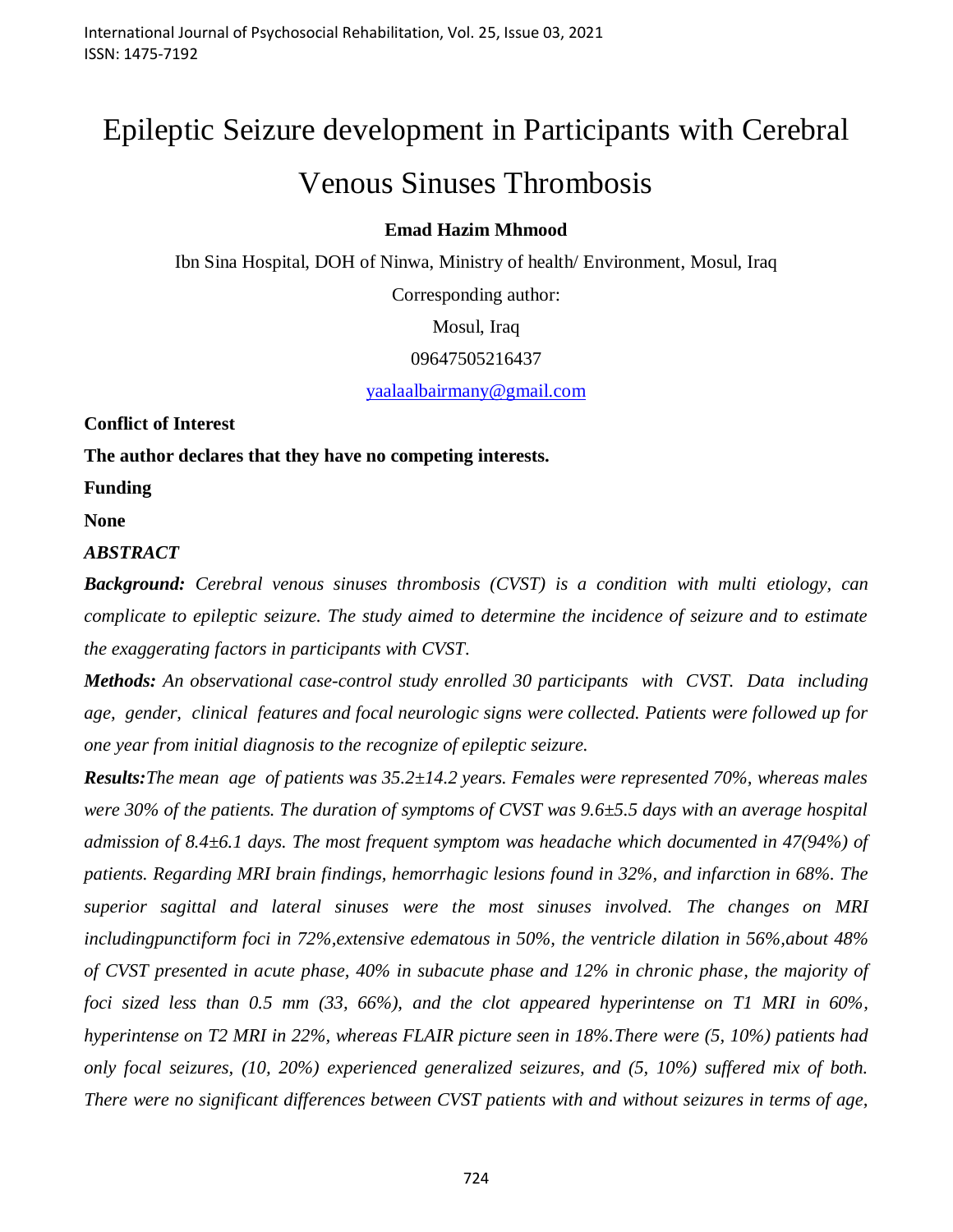*gender, duration of symptoms, symptoms, and hospitalization. MRI imaging findings, neither hemorrhagic lesion nor infarction showed a significant association with the presence of seizure.* 

*Conclusion: Iraqi people are at high risk to develop CVST. There are several signals in CVST patients to development of seizure as MRI findings, and occlusion site of sinuses. Awareness need to be rise and the monitoring must be undertake about the risk factors for the development of seizure in CVST patients.*

*Keywords: Cerebral venous sinuses thrombosis; Epileptic seizure; Hemorrhage; Infarction;Superior sagittal sinus*

#### **Introduction**

Cerebral venous sinuses thrombosis (CVST) is a rare disease of cerebrovascular net can effect young adult [1]. It is responsible for only 0.5–1% of all strokes [2]. Recognized risk factors for it comprise pregnancy or puerperium, using oral contraceptive pills (CCP), and coagulopathy disorders, therefore, the most affected peoples are woman [1]. Clinically, headache, vomiting, focal neurological deficits, and various degrees of disturbance in consciousness level as well as mental dysfunction are the main symptoms. Furthermore, epileptic seizures are a common and important clinical features, accounting in about 1/3 of population affected by CVST [3]. Previously, it reported as a first sign in 29% of the CVST patients, with about 60% of these cases presenting with seizure [4]. On the other hand, frequent epileptic seizures were recognized as important risk factors for short-term death in these patients [5, 6]. In particular, the seizures are important to determine the survival in CVST patients. Only few studies have addressed the factors correlated with the development of epileptic seizures in CVST patients [7, 8]. Estimating these factors assistant the neurosurgeons to decide the proper management and, therefore reducing the possible harm of epilepsy [8].

Here, this study aimed to evaluate the risk factors for developing epileptic seizures in a sample of patients with CVST.

## **Materials and Methods**

#### **Study design and setting**

An observational case-control study was conducted at Ibn Sina Hospital, Mosul, Iraq. The study included a total of 50 patients who were admitted to this center with CVST from June 2020 to May 2021. The diagnosis was based on the clinical features, signs of increased intracranial pressure and focal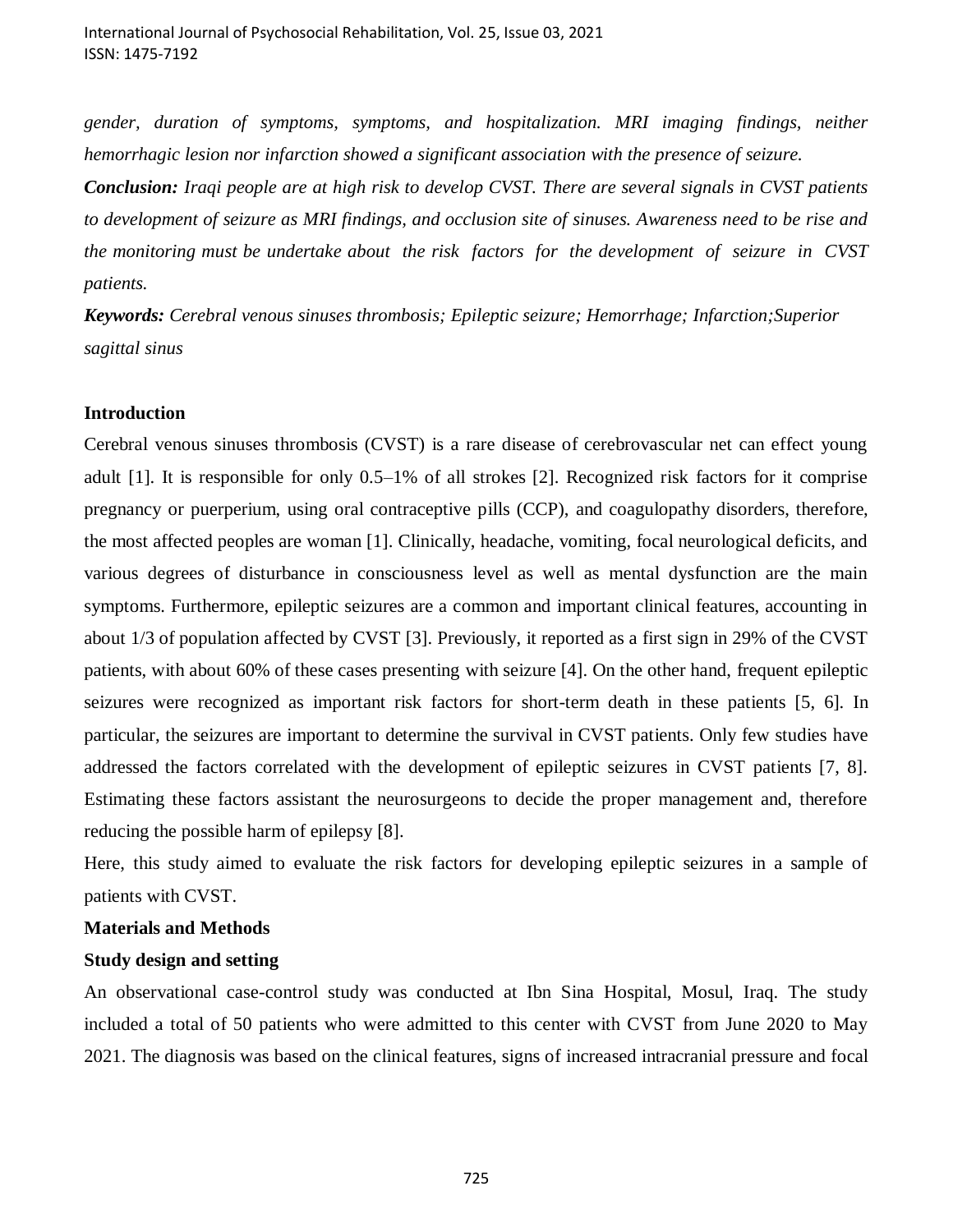neurological manifestation. In addition, magnetic resonance imaging (MRI) accompanied with venography was used to confirm the diagnosis of CVST.

#### **Participants**

CNS infection, head trauma, those planned for surgical management for CVST, those receiving anticoagulant treatment for an indication other than CVST (requiring continuation of the treatment), severe renal impairment, active liver disease, pregnancy, nursing or planning to become pregnant were excluded from this study.

## **Data Collection**

Data were collected according to the standardized questioner sheet: age, gender, clinical features, including fever, headache, vomiting, consciousness level and focal neurologic signs (weakness and motor or sensory signs). Imaging findings included hemorrhage, infarction foci (location and sizes), the shape of foci, presence of edema, ventricle dilation, phase of CVST, and the clot appearance. Others data including duration of symptoms, and hospitalization.

## **Intervention**

All participants had received subcutaneous low molecular weight heparin (0.1 mL/10 kg/ 1 per 12h) for two weeks, and oral warfarin (dose was set based on the international normalized ratio (INR 2–3)) thereafter. The follow-up period was six month-period assigning the patients during which the development of epileptic seizure was recognized.

## **Data Analysis**

Descriptive statistics for continuous variables, means and standard deviation (SD) were calculated. For categorical variables, numbers and percentages for each category were tabulated. All variables were compared between patients with seizures versus without seizures using student's t-test for continuous variable and Chi-square test of Fisher's exact test for categorical variables. A significant difference was set at p<0.05. All analyses were conducted with SPSS V.25.0 (Chicago, USA).

## **Results**

The mean age of patients of this study was  $35.2 \pm 14.2$  years. Females were represented 70%, whereas males were 30% of the patients. The duration of symptoms of CVST was  $9.6\pm5.5$  days with an average hospital admission of 8.4 $\pm$ 6.1 days. The most frequent symptom was headache which documented in 47(94%) of patients, followed by altered consciousness (Confusion, fainting, and coma) in 66%, blurred of vision in 30%, motor signs (Loss of control over movement in part of the body) in 28%, and sensory signs in 24%. Regarding MRI brain findings, hemorrhagic lesions found in 32%, and infarction in 68%.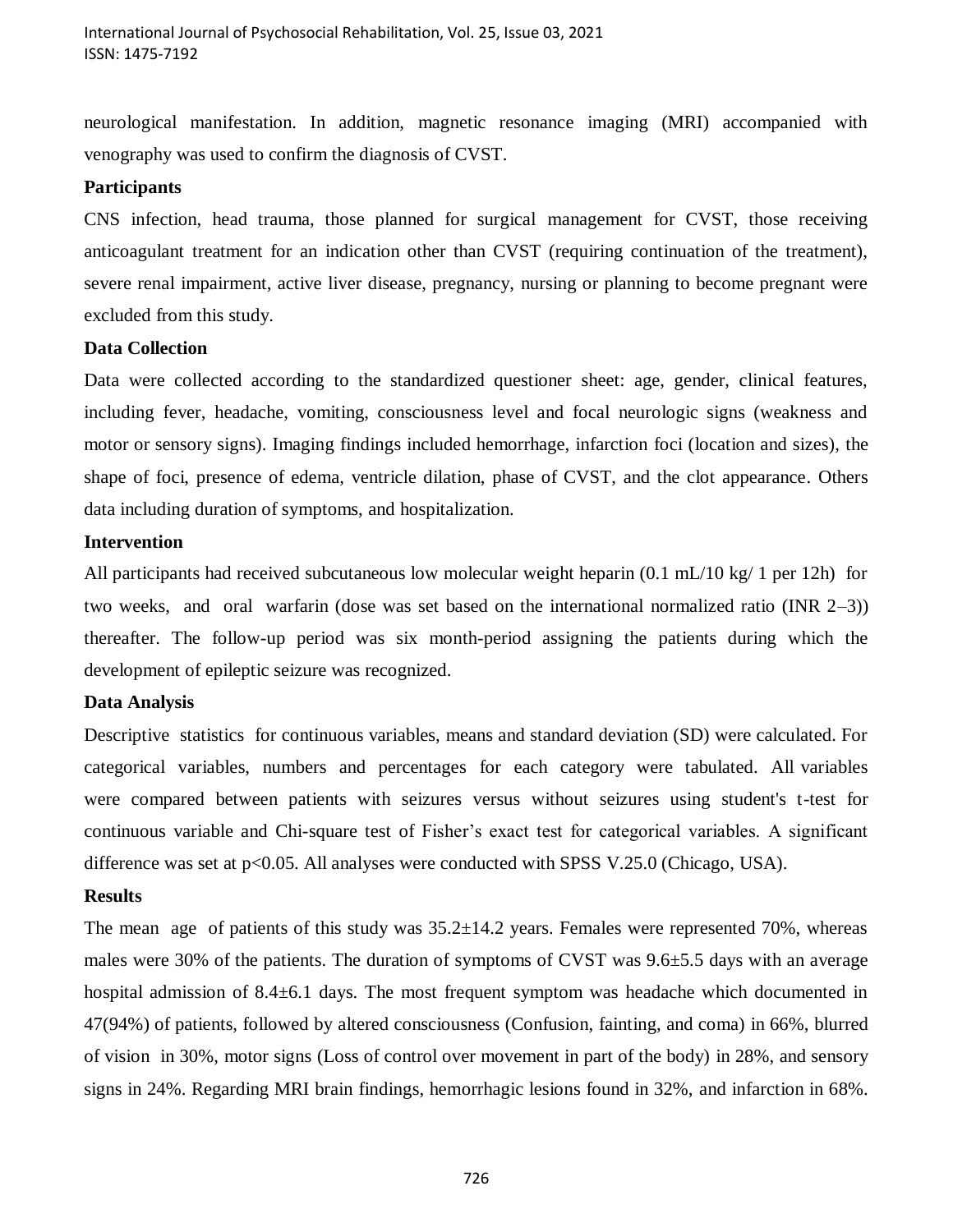The superior sagittal and lateral sinuses were the most sinuses involved in (35, 70%), whereas the intracranial sinus was the least involved (11, 22%). (Table 1)

| Variables                   |                       | $No.$ (%) / mean $\pm SD$ |  |  |
|-----------------------------|-----------------------|---------------------------|--|--|
| Age (years)                 |                       | $35.2 \pm 14.3$           |  |  |
| Gender                      | Male                  | 15(30)                    |  |  |
|                             | Female                | 35(70)                    |  |  |
| Duration of symptoms (days) |                       | $9.6 \pm 5.5$             |  |  |
| Hospitalization (days)      |                       | $8.4 \pm 6.1$             |  |  |
|                             | Headache              | 47 (94)                   |  |  |
|                             | Altered consciousness | 33(66)                    |  |  |
| Symptoms                    | <b>Blurred</b> vision | 15(30)                    |  |  |
|                             | Motor signs           | 14(28)                    |  |  |
|                             | Sensory signs         | 12(24)                    |  |  |
| <b>MRI</b> brain            | Hemorrhage            | 16(32)                    |  |  |
| findings                    | Infarction            | 34(68)                    |  |  |
| <b>Sinus</b>                | Superior sagittal     | 35(70)                    |  |  |
| thrombosis                  | Lateral               | 35(70)                    |  |  |
|                             | Intracranial          | 11(22)                    |  |  |

Table 1: Demographic andclinical characteristics ofpatients with CVST.

Table 2 showed the changes on MRI, according to the shape, punctiform foci found in 72% and sheetlike in 26%. Extensive edematous lesions are seen in 50%, partial edema in 30% and lesions without edema in 20%. The ventricle dilation documented in 56% of MRI. About 48% of CVST presented in acute phase, 40% in subacute phase and 12% in chronic phase. Almost, the majority of foci sized less than 0.5 mm (33, 66%), while 17(34%) of lesions sized more than or equal to 0.5 mm. The clot appeared hyperintense on T1 MRI in 60%, hyperintense on T2 MRI in 22%, whereas FLAIR picture seen in 18%.

Table 2: MRI changes inpatients with CVST.

| <b>Variables</b> |            | $\log_2(96)$ / mean $\pm$ SD |  |  |
|------------------|------------|------------------------------|--|--|
| Finding          | Punctiform | 36(72)                       |  |  |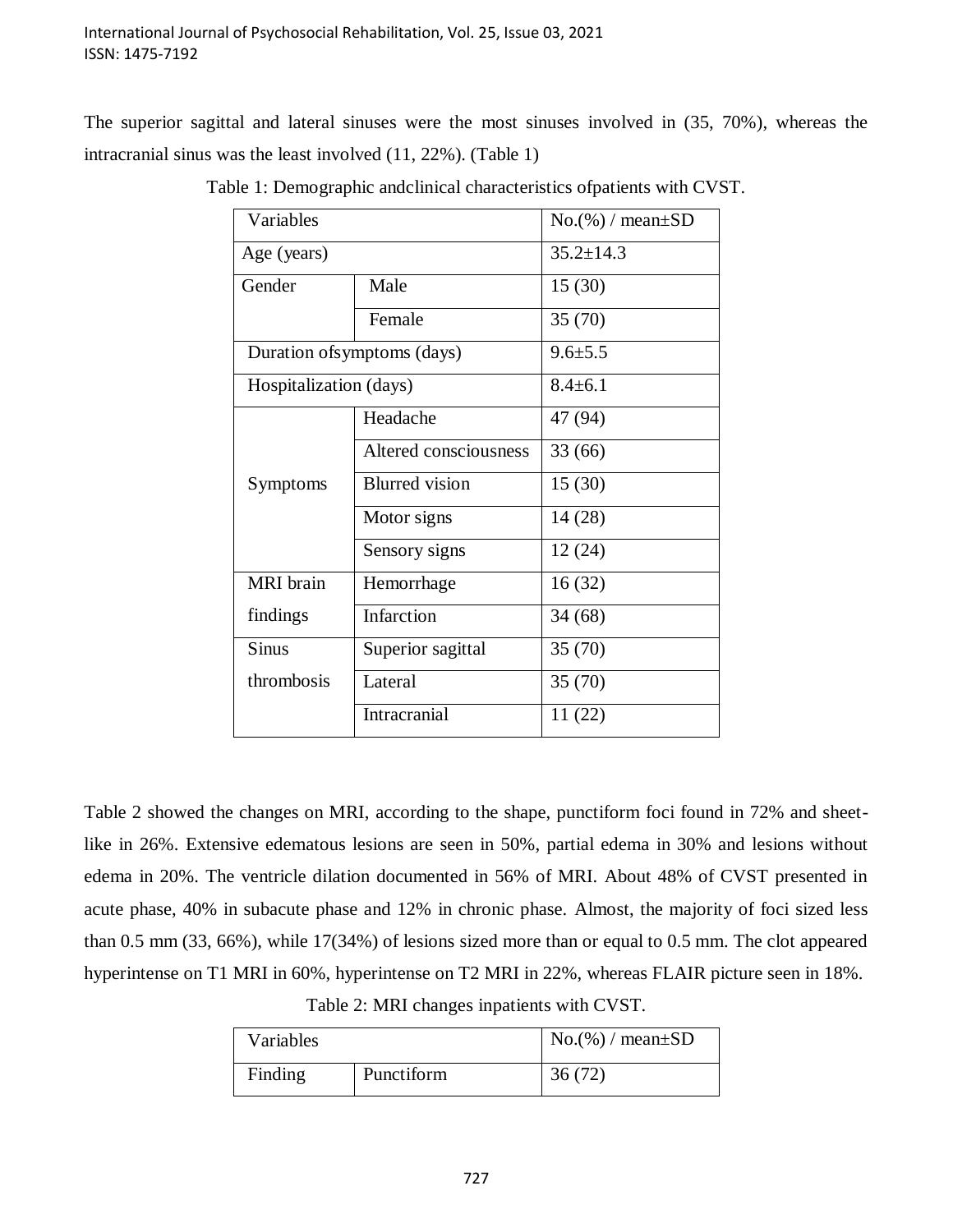| shape      | Sheet-like         | 13(26)  |  |  |
|------------|--------------------|---------|--|--|
|            | Other (irregular)  | 1(2)    |  |  |
| Edema      | Extensive          | 25(50)  |  |  |
|            | Partial            | 15(30)  |  |  |
|            | $\rm No$           | 10(20)  |  |  |
| Ventricle  | Present            | 28 (56) |  |  |
| dilation   | Not present        | 22 (44) |  |  |
| Phase      | Acute              | 24 (48) |  |  |
|            | Subacute           | 20(40)  |  |  |
|            | Chronic            | 6(12)   |  |  |
| Size (mm)  | < 0.5              | 33(66)  |  |  |
|            | $\geq 0.5$         | 17(34)  |  |  |
| Appearance | Hyperintenseon T1  | 30(60)  |  |  |
|            | Hyperintense on T2 | 11(22)  |  |  |
|            | <b>FLAIR</b>       | 9(18)   |  |  |

Regarding seizure type that developed during follow-up in this study, there were (5, 10%) patients had only focal seizures, (10, 20%) experienced generalized seizures, and (5, 10%) suffered mix of both. There were no significant differences between CVST patients with and without seizures in terms of age, gender, duration of symptoms, symptoms, and hospitalization. MRI imaging findings, neither hemorrhagic lesion nor infarction showed a significant association with the presence of seizure. The superior sagittal sinus thrombosis was observed in 17(34%) patients without seizure, while 18(36%%) of patients without seizures were recognized to have the involvement of superior sinus. In addition, lateral and intracranial sinus thrombosis were not of a significant association weather CVTS patients have seizure or not. (Table 3)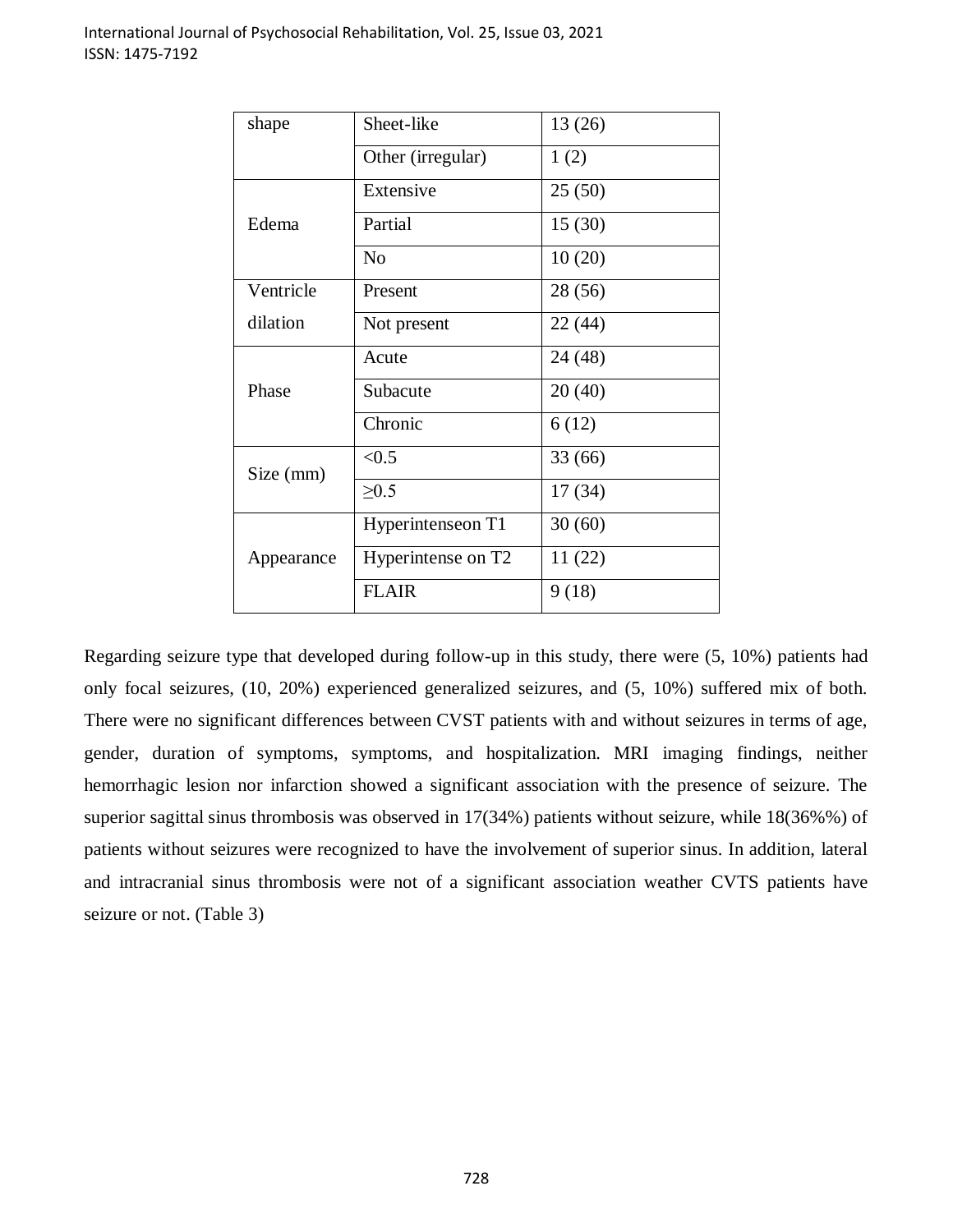| <b>Variables</b>                   |                          | Without                | Focal seizure   | Generalized        | Mixed           | p-value      |
|------------------------------------|--------------------------|------------------------|-----------------|--------------------|-----------------|--------------|
|                                    |                          | seizure                | $(No.=5)$       | seizure            | seizure         |              |
|                                    |                          | $(No = 30)$            |                 | $(No.=10)$         | $(No.=5)$       |              |
|                                    |                          | $No.(%) / mean \pm SD$ |                 |                    |                 |              |
| Age (years)                        |                          | $34.3 \pm 12.2$        | $36.7 \pm 15.2$ | $36.5 \pm 14.8$    | $38.1 \pm 12.7$ | 0.12         |
| <b>Gender</b>                      | Male $(No.=15)$          | 7(14)                  | 1(2)            | 5(10)              | 2(4)            | 0.5          |
|                                    | Female $(No.=35)$        | 23(46)                 | 4(8)            | $\overline{5(10)}$ | 3(6)            | 0.1          |
| <b>Duration of symptoms (days)</b> |                          | $8.9 \pm 3.6$          | $8.1 \pm 5.8$   | $9 + 4.6$          | $8.2 \pm 6.1$   | 0.2          |
| <b>Hospitalization (days)</b>      |                          | $7.8 \pm 6.1$          | $7.2 + 5.5$     | $7.4 \pm 4.3$      | $6.9{\pm}5.7$   | 0.2          |
| <b>Symptoms</b>                    | Headache                 | 30(60)                 | 5(10)           | 8(16)              | 4(8)            | 0.08         |
|                                    | <b>Altered</b>           | 13(26)                 | 5(10)           | 10(20)             | 5(10)           | 0.06         |
|                                    | consciousness            |                        |                 |                    |                 |              |
|                                    | <b>Blurred vision</b>    | 5(10)                  | 3(6)            | 3(6)               | 4(8)            | 0.2          |
|                                    | <b>Motor signs</b>       | 4(8)                   | 3(6)            | 3(6)               | 4(8)            | 0.2          |
|                                    | <b>Sensory signs</b>     | 3(6)                   | 3(6)            | 3(6)               | 3(6)            | $\mathbf{1}$ |
| <b>MRI</b> brain                   | Hemorrhage               | 7(14)                  | 3(6)            | 3(6)               | 3(6)            | 0.1          |
| findings                           | <b>Infarction</b>        | 3(6)                   | 2(4)            | 7(14)              | 3(3)            | 0.15         |
| <b>Sinus</b>                       | <b>Superior sagittal</b> | 17(34)                 | 5(10)           | 9(18)              | 4(8)            | 0.07         |
| thrombosis                         | <b>Lateral</b>           | 20(40)                 | 3(6)            | 8(16)              | 4(8)            | 0.4          |
|                                    | <b>Intracranial</b>      | 1(2)                   | 1(2)            | 4(8)               | 5(10)           | 0.6          |

Table 3: Correlation between variables of CVST.

#### **Discussion**

This study faced and confirmed 30 cases of CVST during one year. This maybe reflect a high incidence of CVST compared with previous studies Qatar and Turkey [1, 9].

In general, the mean age in this study was  $35.2\pm14.3$  years, yet this in consistent with most previous studies like [8, 10-12], but several studies reported even younger ages maybe develop CVST. Nasr et al., in an international study on more than 11 thousands patient with CVST documented a mean age of 38.1 years [10], whereas Haghighi et al., in Iran, recorded that the mean age was 29.52±34.8 years in confirmed CVST patients [13]. In this study, women were more affected by CVST than men (M:F ratio was 1:2), which is agree with most previous studies [8, 11, 13, 14]. The most common symptoms observed was headache which may be associated with altered consciousness. Furthermore, there is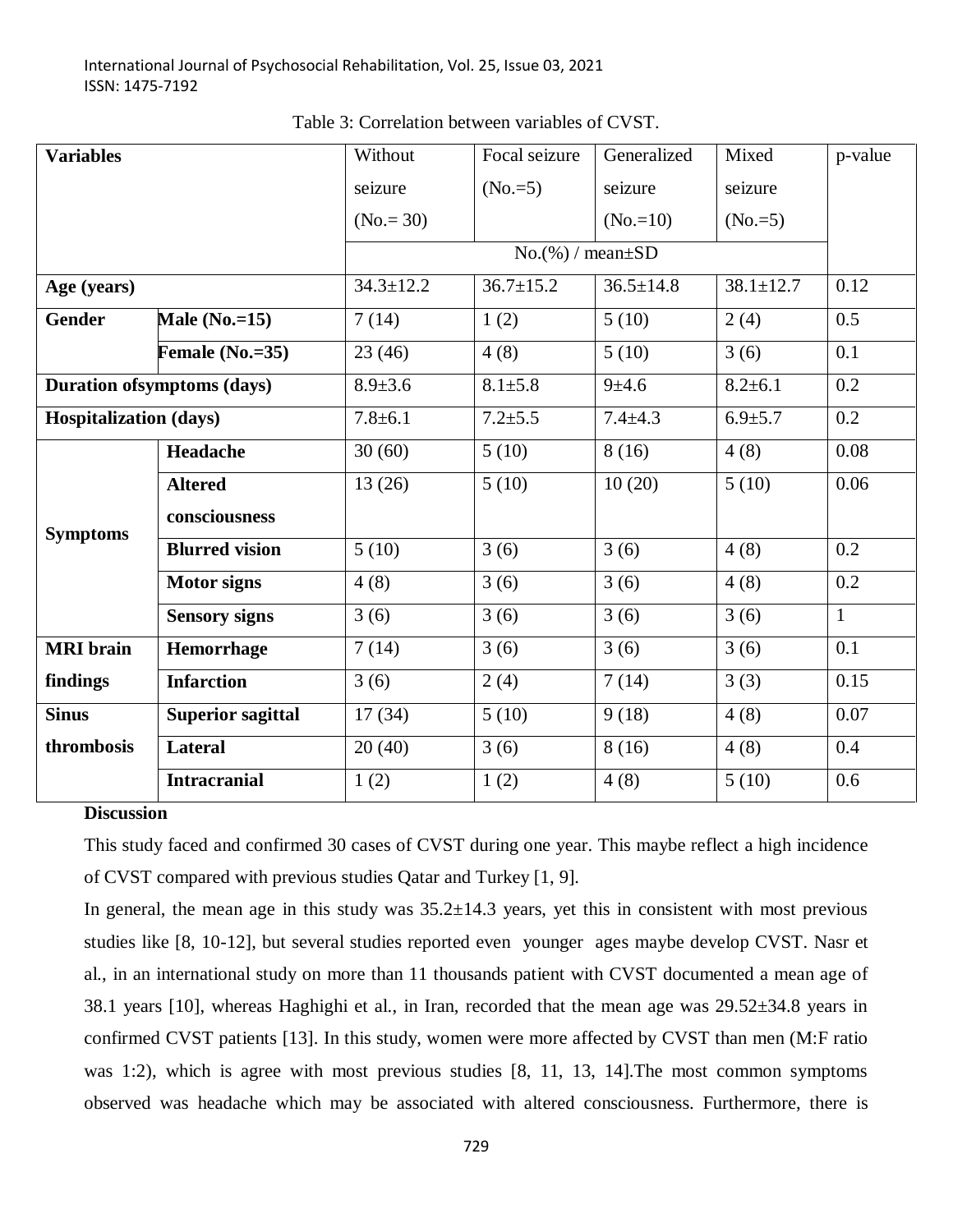almost a general consensus among several studies that the headache is the most common symptom in CVST [13].

Hemorrhage, and infarction, were documented as the main findings in MRI. Similarly, several studies showed the same results like [7, 14].

Superior sagittal sinus thrombosis was the most sinus affected in 70%, the same was shown by Stam et al., [12]. Gunes et al., [1], and Anadure et al., [15] recorded that the transverse sinus was the most sinus occluded. This could be explained by that these two sinuses is involved due to their normal function as a major dural sinuses which receive seem to be a large amount of venous drainage [16].

Here, 30(60%) of patients were not recorded epilepsy in the follow-up. While 20(40%) patients had developed seizure within same period of follow-up. In india, a review study by Patil et al., [11] reported that 21(42%) of CVST patients had developed seizures. In addition, Sha et al., [8] revealed that 32(46.38%) patients had experienced a secondary seizure. These variations in percent may be altered by several conditions as age of patients, marital status, parity, drugs, comorbid diseases, inflammatory diseases and infections [14-17].

In general, focal seizure documented in 10%, generalized seizure in 20% and mixed of both in 10% of patients. These findings were small in comparison with Ding et al., study [7], they recorded generalized seizure in 69.21%, focal in 13.5% and focal with secondary generalized in 11.5%. Also, the same was reported by Anadure et al., study [15], they said that the incidence of generalized, focal and focal plus secondary generalized seizure in were 65%, 25% and 10%, respectively.

Whenever compared between patients without seizure and those that developed seizure among age of patients, gender, duration of disease, hospital period, symptoms of disease, MRI findings, and sinus thrombosis site, there were no significant differences. This is disagree with Ding et al., [7], they found that confusion, was significantly related to CVST patients that developed seizure in comparison with those people without seizure. Also, disagree with Bano et al., [18], which recently published a prospective cross-sectional analysis from a Tertiary care hospital in Pakistan. Patil et al., [11] revealed that the involvement of sinuses were mostly frequently correlated with the development of seizure in CVST.

## **Conclusion**

Iraqi people are at high risk to develop CVST. There are several signals in CVST patients to development of seizure as MRI findings, and occlusion site of sinuses. Awareness need to be rise and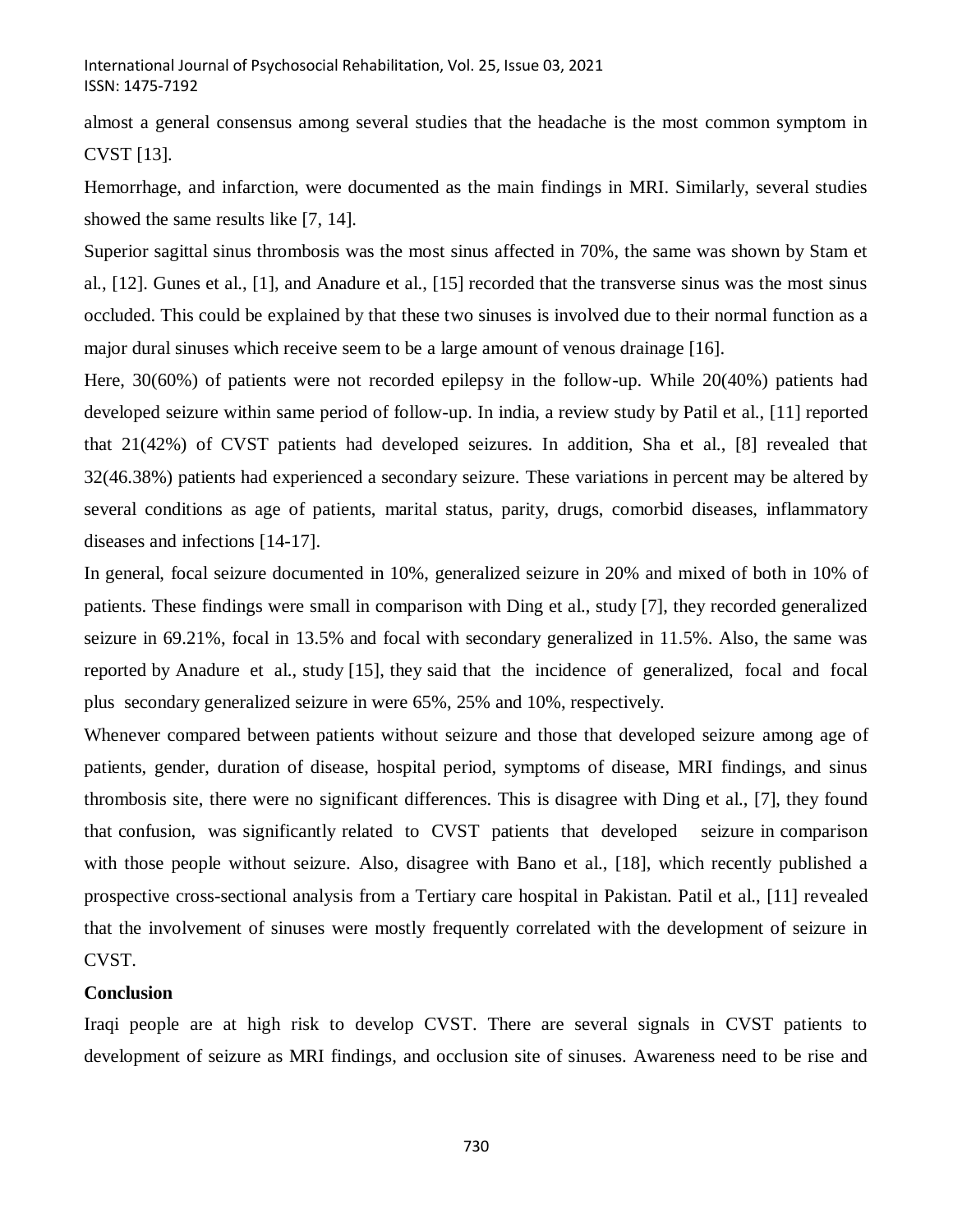International Journal of Psychosocial Rehabilitation, Vol. 25, Issue 03, 2021 ISSN: 1475-7192

the monitoring must be undertake about the risk factors for the development of seizure in CVST patients.

## **Acknowledgments**

The author is grateful to Dr. Ahmed Salih Alshewered to his help.

## **Ethical Clearance**

This study was approved by Ibn Sina Hospital, DOH of Ninwa.

## **References**

- 1. Gunes HN, Cokal BG, Guler SK, et al. Clinical associations, biological risk factors and outcomes of cerebral venous sinus thrombosis. *J Int Med Res*. 2016;44(6):1454-1461. doi:10.1177/0300060516664807
- 2. Stam J. Thrombosis of the cerebral veins and sinuses. *N Engl J Med*. 2005;352(17):1791-1798. doi:10.1056/NEJMra042354
- 3. Ferro JM, Canhão P, Bousser MG, Stam J, Barinagarrementeria F; ISCVT Investigators. Early seizures in cerebral vein and dural sinus thrombosis: risk factors and role of antiepileptics. *Stroke*. 2008;39(4):1152-1158. doi:10.1161/STROKEAHA.107.487363
- 4. Sidhom Y, Mansour M, Messelmani M, et al. Cerebral venous thrombosis: clinical features, risk factors, and long-term outcome in a Tunisian cohort. *J Stroke Cerebrovasc Dis*. 2014;23(6):1291-1295. doi:10.1016/j.jstrokecerebrovasdis.2013.10.025
- 5. Mahale R, Mehta A, John AA, et al. Acute seizures in cerebral venous sinus thrombosis: What predicts it?. *Epilepsy Res*. 2016;123:1-5. doi:10.1016/j.eplepsyres.2016.01.011
- 6. Zuurbier SM, Hiltunen S, Tatlisumak T, et al. Admission Hyperglycemia and Clinical Outcome in Cerebral Venous Thrombosis. *Stroke*. 2016;47(2):390-396. doi:10.1161/STROKEAHA.115.011177
- 7. Ding H, Xie Y, Li L, et al. Clinical features of seizures after cerebral venous sinus thrombosis and its effect on outcome among Chinese Han population. *Stroke Vasc Neurol*. 2017;2(4):184- 188. Published 2017 Aug 27. doi:10.1136/svn-2017-000095
- 8. Sha DJ, Qian J, Gu SS, Wang LN, Wang F, Xu Y. Cerebral venous sinus thrombosis complicated by seizures: a retrospective analysis of 69 cases. *J Thromb Thrombolysis*. 2018;45(1):186-191. doi:10.1007/s11239-017-1570-5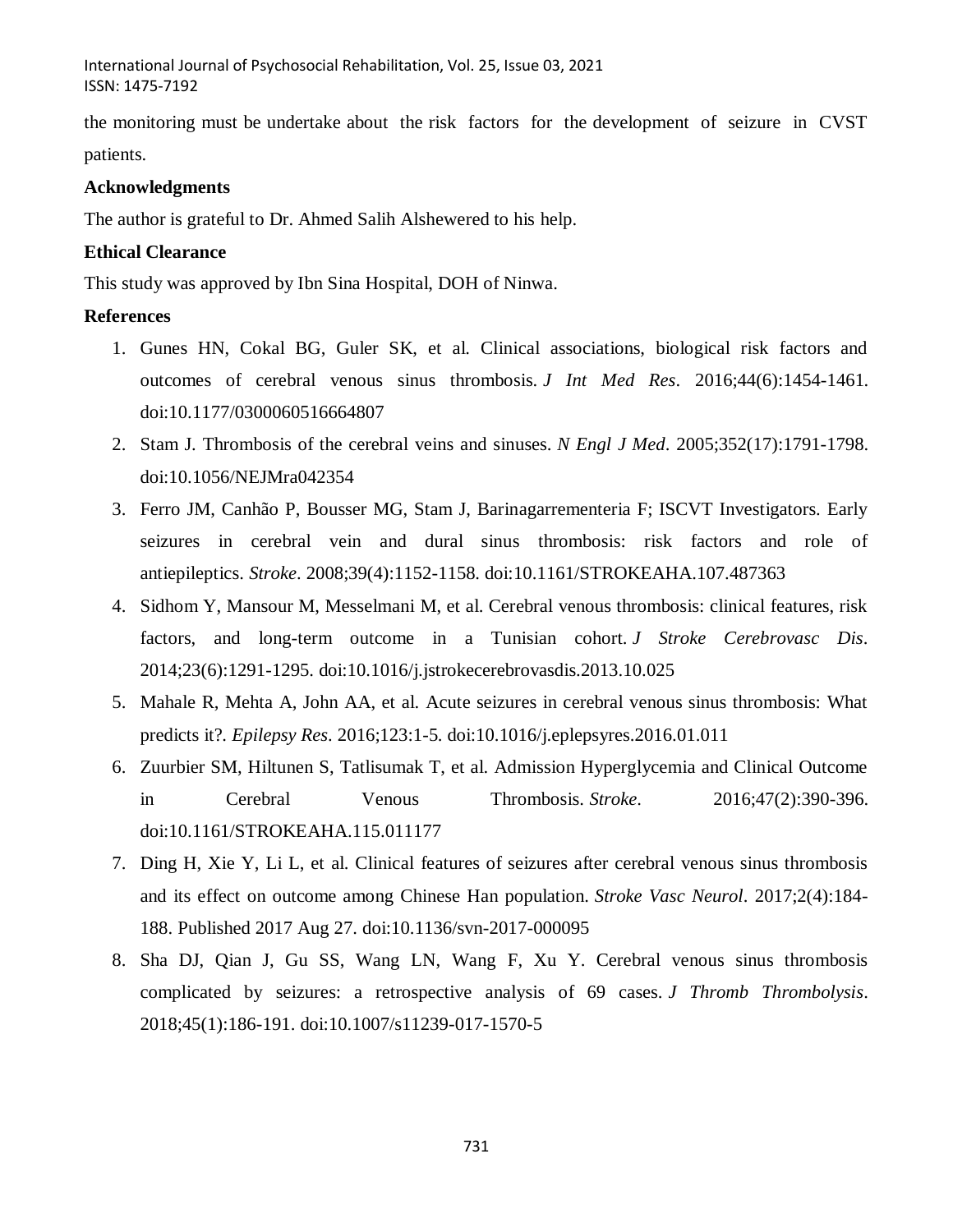- 9. Algherbawe MT, Khan FY, Abonof SS, et al. Clinical characteristics and outcome of cerebral venous sinus thrombosis: A 4-year Hospital- based study from 2008 to 2011. Libyan J Med Sci 2017;1:36-9.
- 10. Nasr DM, Brinjikji W, Cloft HJ, Saposnik G, Rabinstein AA. Mortality in cerebral venous thrombosis: results from the national inpatient sample database. *Cerebrovasc Dis*. 2013;35(1):40-44. doi:10.1159/000343653
- 11. Patil VC, Choraria K, Desai N, Agrawal S. Clinical profile and outcome of cerebral venous sinus thrombosis at tertiary care center. *J Neurosci Rural Pract*. 2014;5(3):218-224. doi:10.4103/0976- 3147.133559
- 12. Stam J, Majoie CB, van Delden OM, van Lienden KP, Reekers JA. Endovascular thrombectomy and thrombolysis for severe cerebral sinus thrombosis: a prospective study. *Stroke*. 2008;39(5):1487-1490. doi:10.1161/STROKEAHA.107.502658
- 13. BorhaniHaghighi A, Ashjazadeh N, Safari A, Cruz-Flores S. Cerebral venous sinus thrombosis in iran: cumulative data, shortcomings and future directions. *Iran Red Crescent Med J*. 2012;14(12):805-810. doi:10.5812/ircmj.3728
- 14. Banakar BF, Hiregoudar V. Clinical Profile, Outcome, and Prognostic Factors of Cortical Venous Thrombosis in a Tertiary Care Hospital, India. *J Neurosci Rural Pract*. 2017;8(2):204- 208. doi:10.4103/0976-3147.203812
- 15. Anadure RK, Wilson V, Sahu S, Singhal A, Kota S. A study of clinical, radiological and etiological profile of cerebral venous sinus thrombosis at a tertiary care center. *Med J Armed Forces India*. 2018;74(4):326-332. doi:10.1016/j.mjafi.2017.11.004
- 16. Liu Y, Li K, Huang Y, Sun J, Gao X. Treatment of the superior sagittal sinus and transverse sinus thrombosis associated with intracranial hemorrhage with the mechanical thrombectomy and thrombolytics: Case report. *Medicine (Baltimore)*. 2017;96(49):e9038. doi:10.1097/MD.0000000000009038
- 17. Amoozegar F, Ronksley PE, Sauve R, Menon BK. Hormonal contraceptives and cerebral venous thrombosis risk: a systematic review and meta-analysis. *Front Neurol*. 2015;6:7. Published 2015 Feb 2. doi:10.3389/fneur.2015.00007
- 18. Bano S, Farooq MU, Nazir S, et al. Structural Imaging Characteristic, Clinical Features and Risk Factors of Cerebral Venous Sinus Thrombosis: A Prospective Cross-Sectional Analysis from a